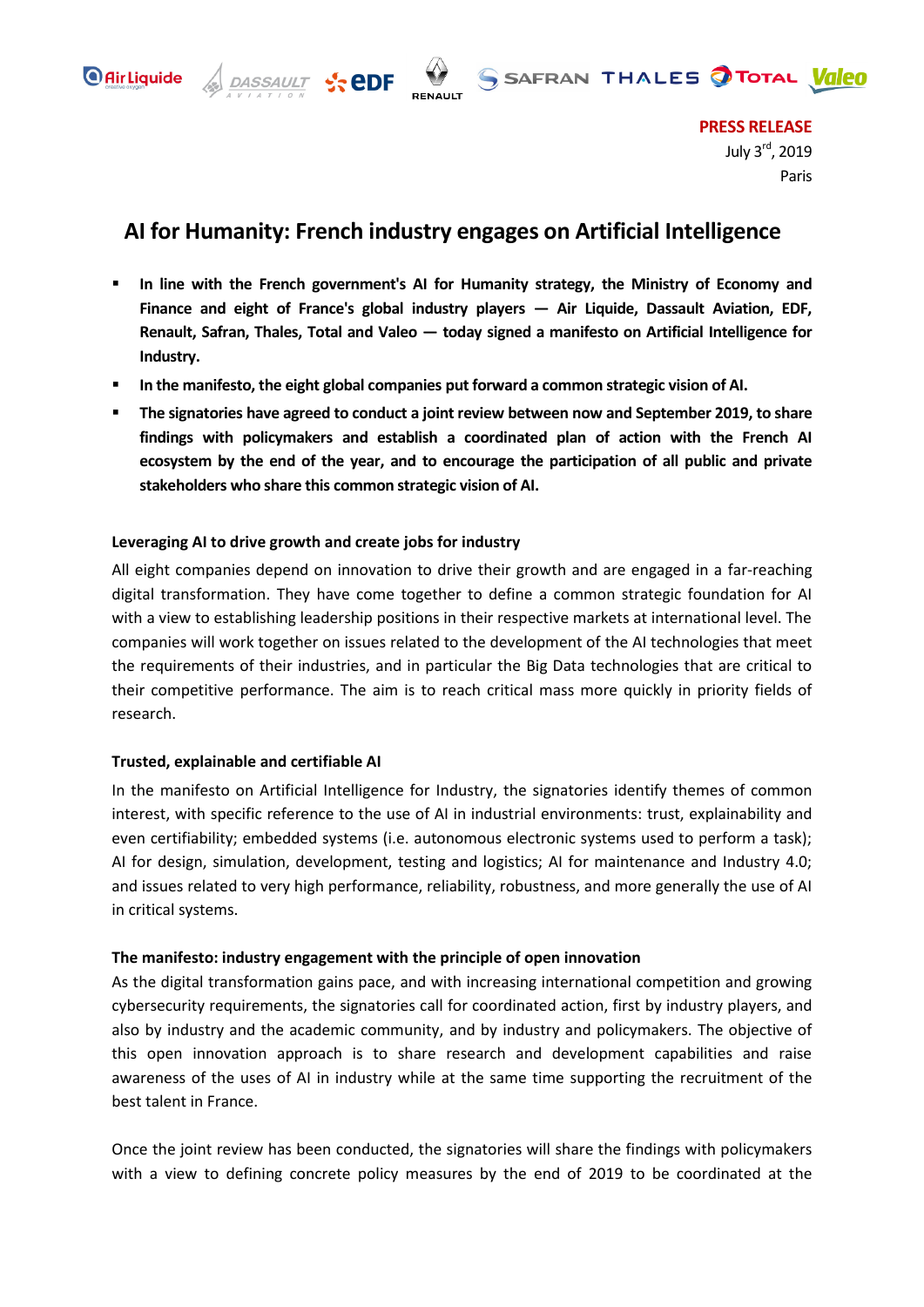national level across the entire French AI ecosystem. All public and private stakeholders who share this common strategic vision of AI will thus be encouraged to join this initiative.

Through this manifesto, the signatories from industry seek to develop a collective response to the need for sovereign AI capabilities in terms of both economic sovereignty (technological independence of French companies operating internationally) and national sovereignty (one of the four priorities identified in the Villani report).

To read more about AI for Humanity, please visit <https://www.aiforhumanity.fr/en/>

#### **About Air Liquide**

A world leader in gases, technologies and services for Industry and Health, Air Liquide is present in 80 countries with approximately 66,000 employees and serves more than 3.6 million customers and patients. Oxygen, nitrogen and hydrogen are essential small molecules for life, matter and energy. They embody Air Liquide's scientific territory and have been at the core of the company's activities since its creation in 1902.

Air Liquide's ambition is to be a leader in its industry, deliver long term performance and contribute to sustainability. The company's customer-centric transformation strategy aims at profitable growth over the long term. It relies on operational excellence, selective investments, open innovation and a network organization implemented by the Group worldwide. Through the commitment and inventiveness of its people, Air Liquide leverages energy and environment transition, changes in healthcare and digitization, and delivers greater value to all its stakeholders.

Air Liquide's revenue amounted to 21 billion euros in 2018 and its solutions that protect life and the environment represented more than 40% of sales. Air Liquide is listed on the Euronext Paris stock exchange (compartment A) and belongs to the CAC 40, EURO STOXX 50 and FTSE4Good indexes.

#### **About Dassault Aviation**

With over 10,000 military and civil aircraft delivered in more than 90 countries over the last century, Dassault Aviation has built up expertise recognized worldwide in the design, development, sale and support of all types of aircraft, ranging from the Rafale fighter, to the high-end Falcon family of business jets and military drones. In 2018, Dassault Aviation reported revenues of €5.1 billion. The company has 11,500 employees.

https://www.dassault-aviation.com/en/ Twitter: @Dassault\_OnAir

#### **About EDF**

A key player in energy transition, the EDF Group is an integrated electricity company, active in all areas of the business: generation, transmission, distribution, energy supply and trading, energy services. A global leader in low-carbon energies, the Group has developed a diversified generation mix based on nuclear power, hydropower, new renewable energies and thermal energy. The Group is involved in supplying energy and services to approximately 39.8 million customers(1), 29.7million of which are in France. It generated consolidated sales of €69 billion in 2018. EDF is listed on the Paris Stock Exchange.

(1)The customers were counted at the end of 2018 per delivery site; a customer can have two delivery points: one for electricity and another for gas.

#### **About Groupe Renault**

Groupe Renault has manufactured cars since 1898. Today it is an international multi-brand group, selling close to 3.9 million vehicles in 134 countries in 2018, with 36 manufacturing sites, 12,700 points of sales and employing more than 180,000 people.

To address the major technological challenges of the future, while continuing to pursue its profitable growth strategy, Groupe Renault is focusing on international expansion. To this end, it is drawing on the synergies of its five brands (Renault, Dacia, Renault Samsung Motors, Alpine and LADA), electric vehicles, and its unique alliance with Nissan and Mitsubishi Motors. With a 100% Renault owned team committed to the Formula 1 World Championship since 2016, the brand is involved in motorsports, a real vector for innovation and awareness.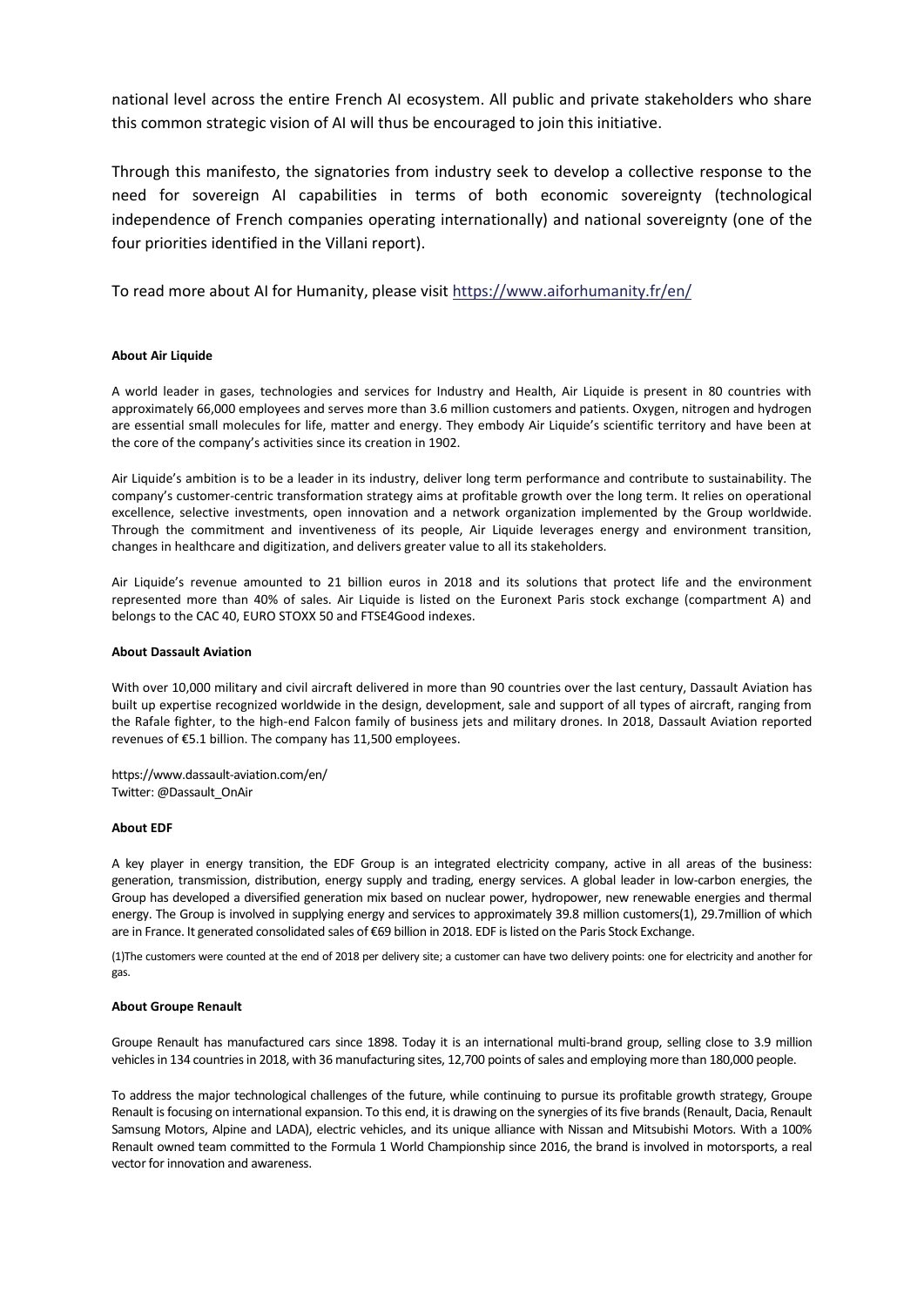### **About Safran**

Safran is an international high-technology group, operating in the aircraft propulsion and equipment, space and defense markets. Safran has a global presence, with more than 92,000 employees and sales of 21 billion euros in 2018. Working alone or in partnership, Safran holds world or European leadership positions in its core markets. Safran undertakes Research & Development programs to meet fast-changing market requirements, with total R&D expenditures of around 1.5 billion euros in 2018.

Safran is listed on the Euronext Paris stock exchange, and is part of the CAC 40 and Euro Stoxx 50 indices

For more information: www.safran-group.com / Follow @Safran on Twitter.

#### **About Thales**

The people who make the world go round – they rely on Thales. Our customers come to us with big ambitions: to make life better, to keep us safer. Combining a unique diversity of expertise, talents and cultures, our architects design and deliver extraordinary high technology solutions. Solutions that make tomorrow possible, today. From the bottom of the oceans to the depths of space and cyberspace, we help our customers think smarter and act faster, mastering ever greater complexity at every decisive moment along the way. With 80,000 employees in 68 countries, Thales reported sales of €19 billion in 2018, on a pro forma basis including Gemalto

[www.thalesgroup.com](http://www.thalesgroup.com/) / Twitter: @Thalesgroup

#### **About Total**

Total is a major energy player that produces and markets fuels, natural gas and low-carbon electricity. Our 100,000 employees are committed to better energy that is safer, more affordable, cleaner and accessible to as many people as possible. Active in more than 130 countries, our ambition is to become the responsible energy major.

#### **About Valeo**

Valeo is an automotive supplier, partner to all automakers worldwide. As a technology company, Valeo proposes products and systems that contribute to the reduction of CO2 emissions and to the development of autonomous driving. Innovation is central to the Group's strategy, with 2 billion euros invested in Research and Development in 2018.

Already the world's leading manufacturer of driving assistance sensors, Valeo is now on track to become one of the major players in automotive-focused artificial intelligence, recording 1 billion euros in order intake for AI-enabled products in 2018. Leveraging a team of 200 AI experts, in 2017 the Group opened Valeo.ai, the first global fundamental research center fully dedicated to AI for automotive applications.

### **PRESS CONTACTS**

**Air Liquide** +33 (0)1 40 62 58 49 media@airliquide.com

**Dassault Aviation** Corporate Communications Mathieu Durand

+33 (0)1 47 11 85 88 [mathieu.durand@dassault-aviation.com](mailto:mathieu.durand@dassault-aviation.com)

### **EDF**

+33 (0)1 40 42 46 37 [service-de-presse@edf.fr](mailto:service-de-presse@edf.fr)